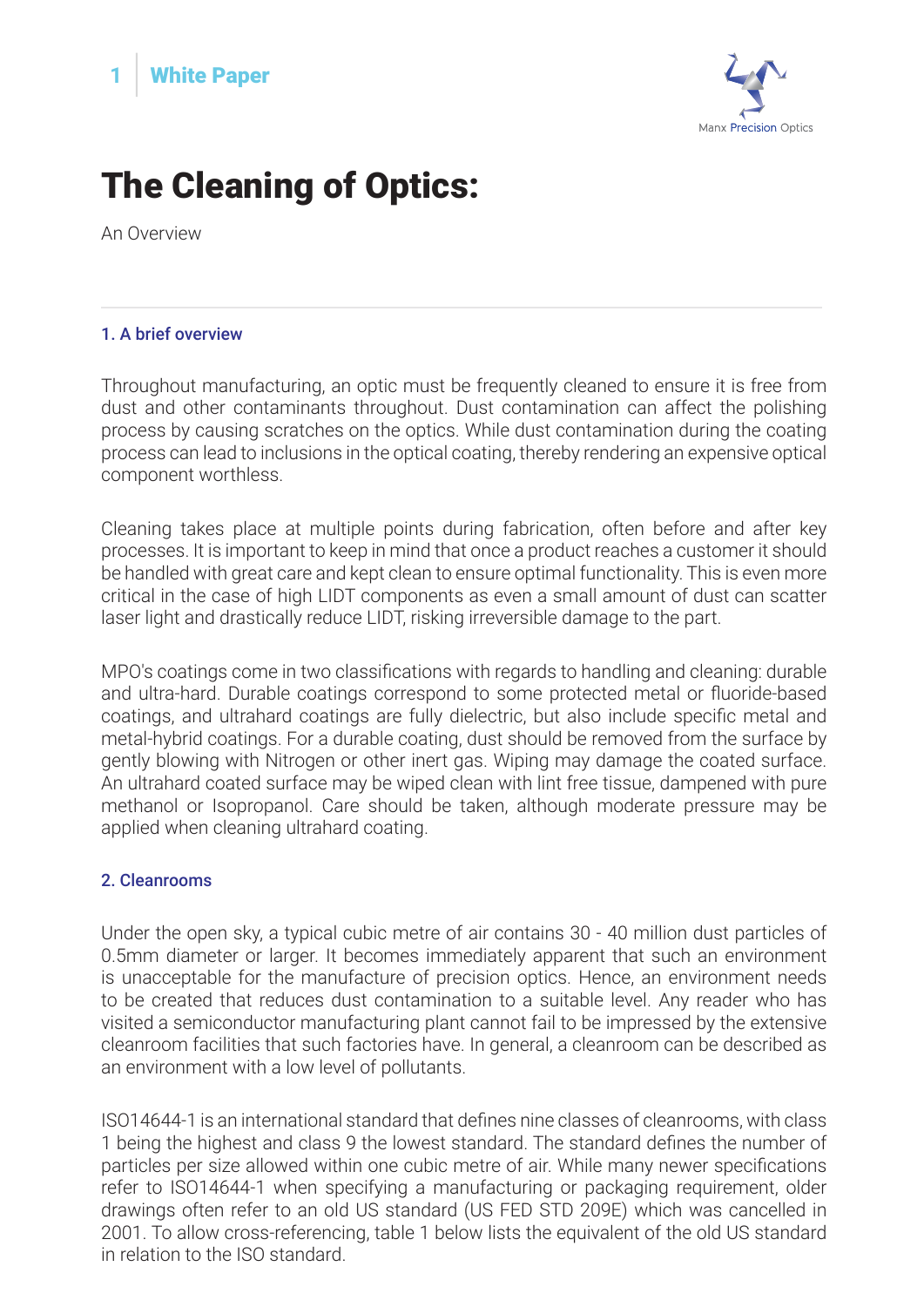

| Iso Class | Maximum allowable concentrations (particles/ $m3$ ) |             |             |             |           |           | FED STD 209E        |
|-----------|-----------------------------------------------------|-------------|-------------|-------------|-----------|-----------|---------------------|
| Number    | $0.1 \mu m$                                         | $0.2 \mu m$ | $0.3 \mu m$ | $0.5 \mu m$ | $1 \mu m$ | $5 \mu m$ | equivalent          |
|           | 10                                                  |             |             |             |           |           |                     |
| 2         | 100                                                 | 24          | 10          |             |           |           |                     |
| 3         | 1'000                                               | 237         | 102         | 35          |           |           | Class 1             |
| 4         | 10'000                                              | 2'370       | 1'020       | 352         | 83        |           | Class 10            |
| 5         | 100'000                                             | 23'700      | 10'200      | 3'520       | 832       |           | Class 100           |
| 6         | 1'000'000                                           | 237'000     | 102'000     | 35'200      | 8'320     | 293       | <b>Class 1000</b>   |
| 7         |                                                     |             |             | 352'000     | 83'200    | 2'930     | <b>Class 10000</b>  |
| 8         |                                                     |             |             | 3'520'000   | 832'000   | 29'300    | <b>Class 100000</b> |
| 9         |                                                     |             |             | 35'200'000  | 8'320'000 | 293'000   | Room Air            |

*Figure 1: An example of microscopic laser damage morphology. Fluence 0.372 J/cm2, damage after 933 pulse(s).*

Most coating chambers are single door chambers, which means that they get loaded and unloaded through the same door. This requires cleaning to be done from the room where the coating chamber is situated and loaded/unloaded.

The protective shields inside a coating chamber get coated during the normal production process and therefore require regular removal and cleaning. During the removal it is unavoidable for coating particles to flake off the shield surfaces and increase the dust contamination inside the coating department. Hence, care must be taken to avoid contamination of other parts of the department.

For this purpose, optics are cleaned and stored within the department in laminar flow cabinets. These are enclosed benches, where air is drawn in through a particle filter (generally situated above the bench or behind it) and blown towards the user in a smooth, laminar flow (vertical or horizontal, depending on type of cabinet). Typically, laminar flow cabinets are available in cleanroon classes of ISO 4 or ISO 5. When operating laminar flow cabinets, it is important to follow the manufacturer's requirements on maintenance. These usually ensure that the filter and air intake seals are regularly checked and that the filters are cleaned/changed at regular intervals to maintain the required cleanliness standard.

In practice, a critical interface is the process of loading the optics into the coating chamber prior to coating. During this process, the optics are being removed from the laminar flow cabinet and positioned into their respective positions in the calotte within the coating chamber. To minimise the risk of dust settling on the optics surface and then getting embedded in the coating during the coating process, it is important that particular care is taken during this step. The optics need to be transported in an enclosed box and the surfaces protected by caps, which are only removed immediately prior to closing the coating chamber door and putting the chamber under vacuum.